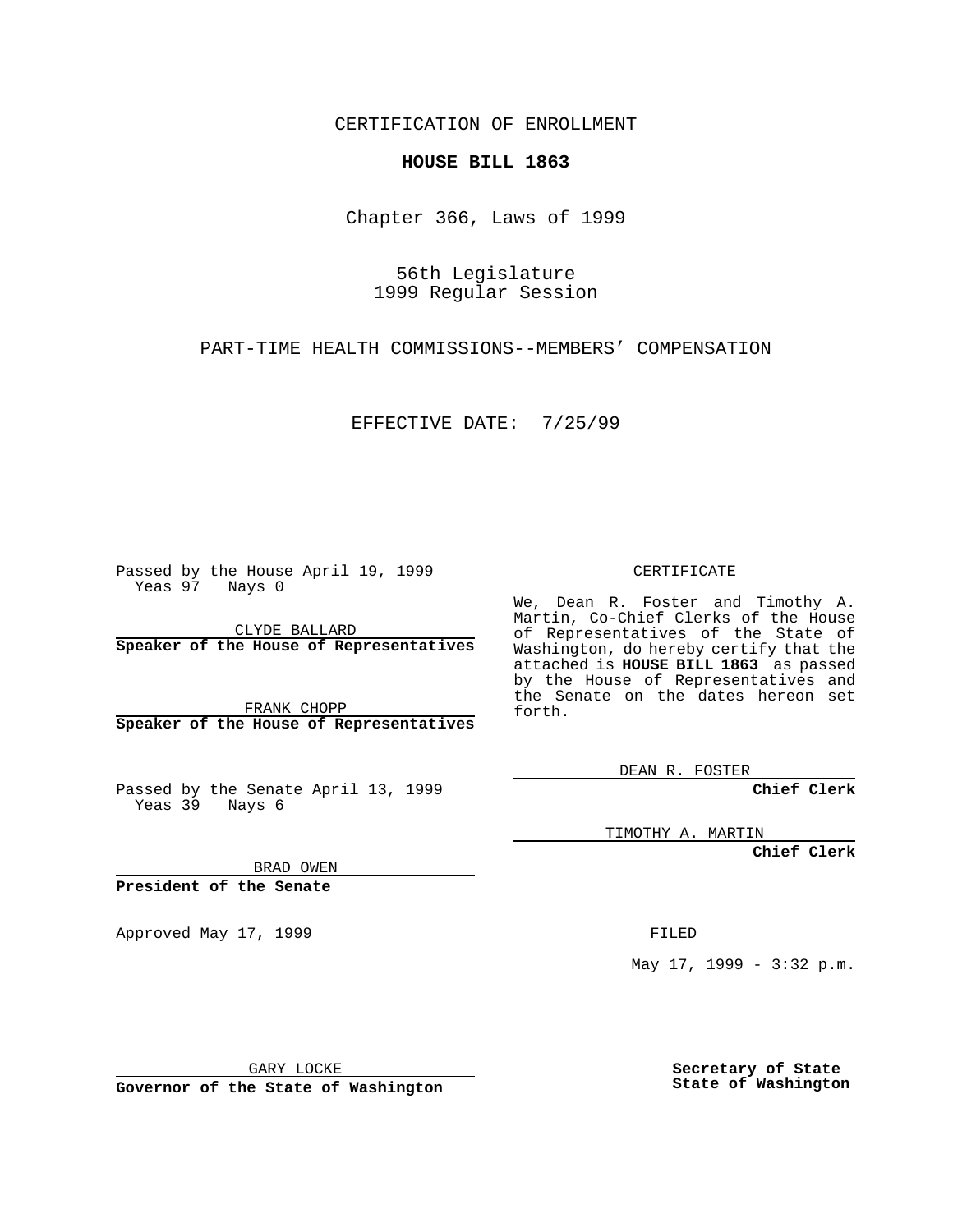## **HOUSE BILL 1863** \_\_\_\_\_\_\_\_\_\_\_\_\_\_\_\_\_\_\_\_\_\_\_\_\_\_\_\_\_\_\_\_\_\_\_\_\_\_\_\_\_\_\_\_\_\_\_

\_\_\_\_\_\_\_\_\_\_\_\_\_\_\_\_\_\_\_\_\_\_\_\_\_\_\_\_\_\_\_\_\_\_\_\_\_\_\_\_\_\_\_\_\_\_\_

AS AMENDED BY THE SENATE

Passed Legislature - 1999 Regular Session

**State of Washington 56th Legislature 1999 Regular Session By** Representatives Skinner, Cody, Lovick and Campbell Read first time 02/09/1999. Referred to Committee on Health Care.

 AN ACT Relating to compensation for members of part-time health commissions; amending RCW 18.25.0171, 18.32.0361, 18.71.015, and 18.79.090; and adding a new section to chapter 43.03 RCW.

BE IT ENACTED BY THE LEGISLATURE OF THE STATE OF WASHINGTON:

 NEW SECTION. **Sec. 1.** A new section is added to chapter 43.03 RCW to read as follows:

 (1) Any part-time commission that has rule-making authority, performs quasi-judicial functions, has responsibility for the policy direction of a health profession credentialing program, and performs regulatory and licensing functions with respect to a health care profession licensed under Title 18 RCW shall be identified as a class five group for purposes of compensation.

 (2) Except as otherwise provided in this section, each member of a class five group is eligible to receive compensation in an amount not to exceed two hundred fifty dollars for each day during which the member attends an official meeting of the group or performs statutorily prescribed duties approved by the chairperson of the group. A person shall not receive compensation for a day of service under this section if the person (a) occupies a position, normally regarded as full-time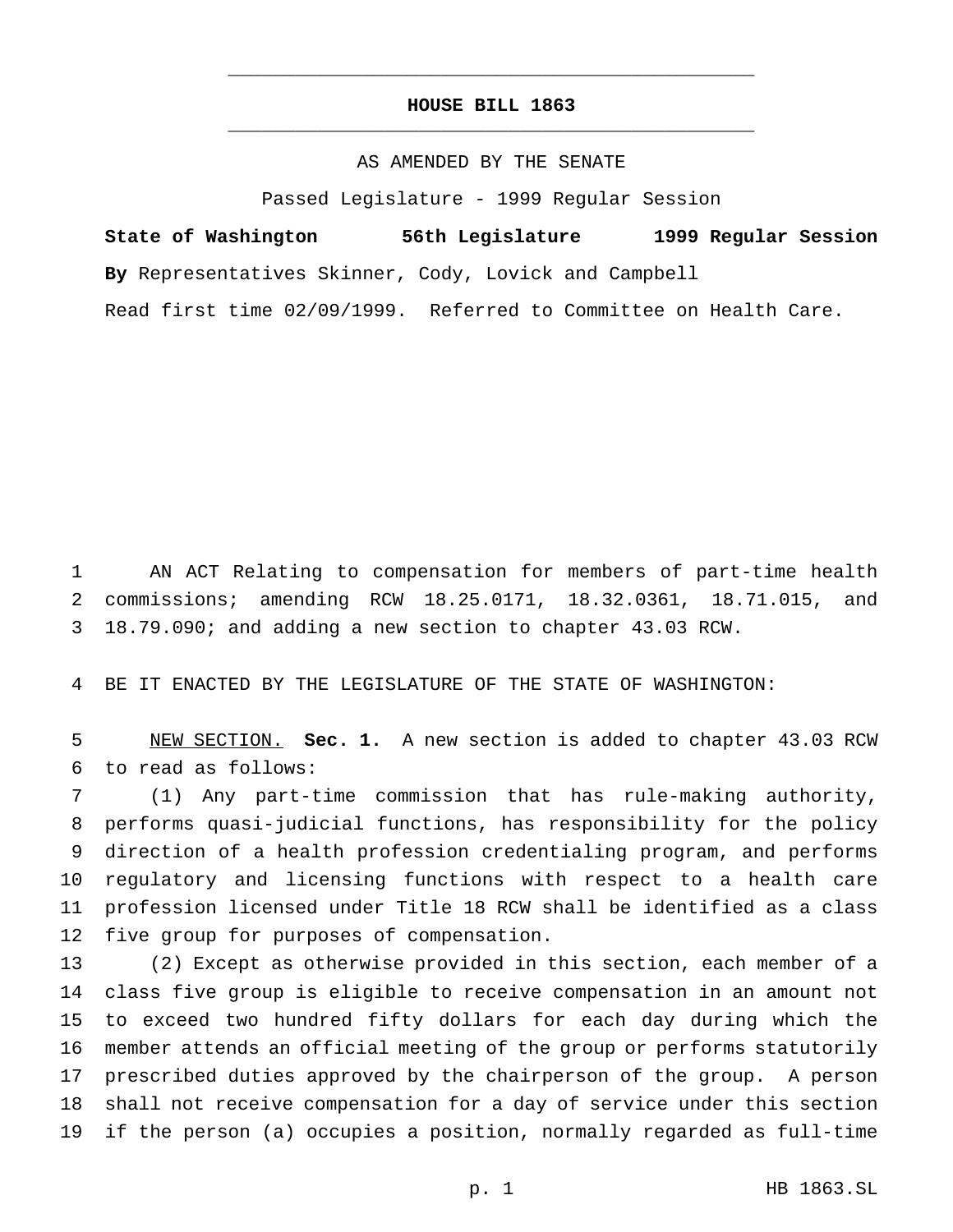in nature, in any agency of the federal government, Washington state government, or Washington state local government; and (b) receives any compensation from such government for working that day.

 (3) Compensation may be paid a member under this section only if it is necessarily incurred in the course of authorized business consistent with the responsibilities of the commission established by law.

 **Sec. 2.** RCW 18.25.0171 and 1994 sp.s. c 9 s 107 are each amended to read as follows:

 The commission shall elect officers each year. Meetings of the commission are open to the public, except that the commission may hold executive sessions to the extent permitted by chapter 42.30 RCW. The secretary of health shall furnish such secretarial, clerical, and other assistance as the commission may require.

 Each member of the commission shall be compensated in accordance with ((RCW 43.03.240)) section 1 of this act. Members shall be reimbursed for travel expenses incurred in the actual performance of their duties, as provided in RCW 43.03.050 and 43.03.060.

 A majority of the commission members appointed and serving constitutes a quorum for the transaction of commission business. The affirmative vote of a majority of a quorum of the commission is required to carry a motion or resolution, to adopt a rule, or to pass a measure.

 The commission may appoint members of panels of at least three members. A quorum for transaction of any business by a panel is a minimum of three members. A majority vote of a quorum of the panel is required to transact business delegated to it by the commission.

 The members of the commission are immune from suit in an action, civil or criminal, based upon its disciplinary proceedings or other official acts performed in good faith as members of the commission.

 The commission may, whenever the workload of the commission requires, request that the secretary appoint pro tempore members. While serving as members pro tempore persons have all the powers, duties, and immunities, and are entitled to the emoluments, including travel expenses, of the commission.

 The commission shall prepare or determine the nature of the examinations for applicants to practice chiropractic.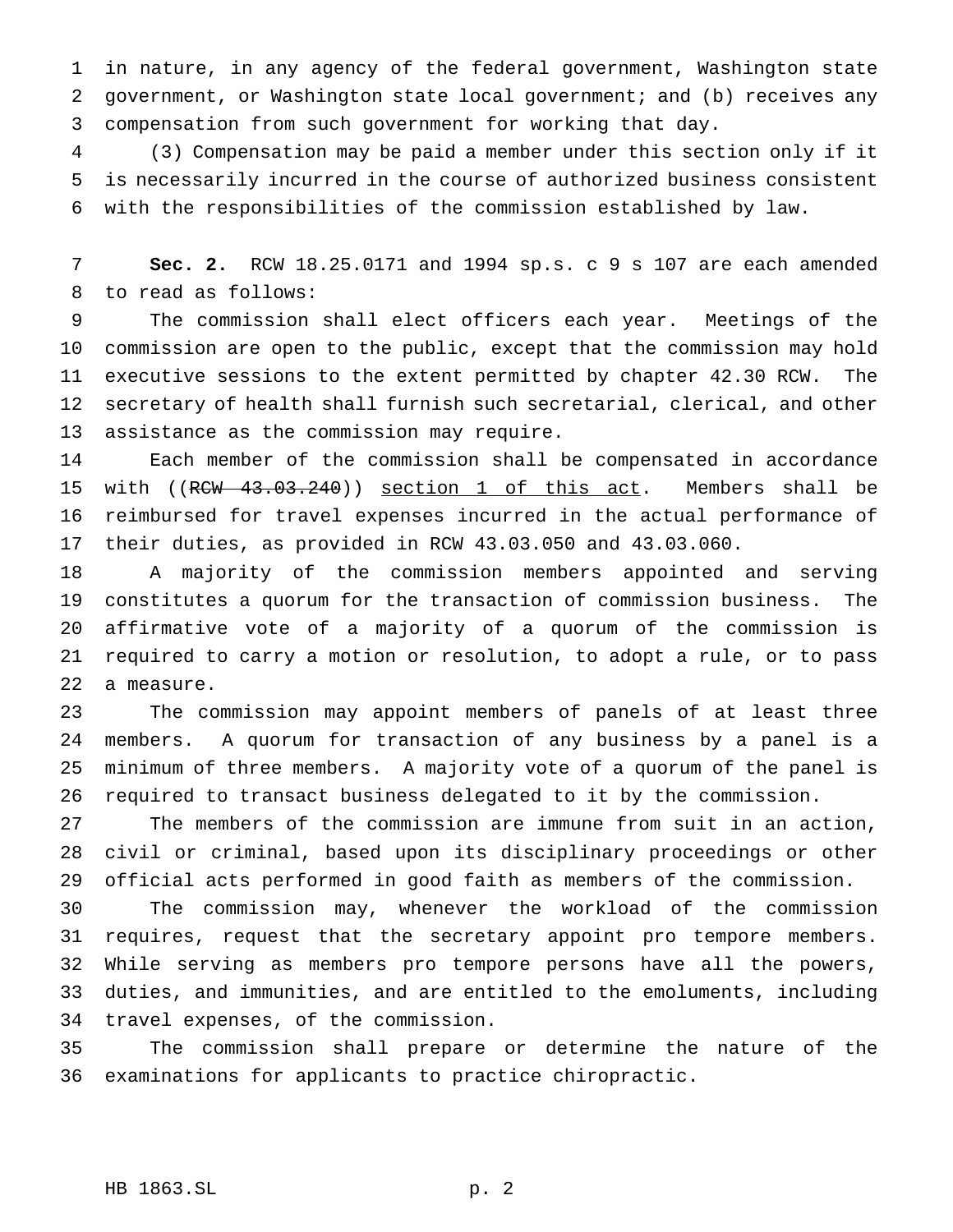The commission may adopt such rules as are consistent with this chapter as may be deemed necessary and proper to carry out the purposes of this chapter.

 **Sec. 3.** RCW 18.32.0361 and 1994 sp.s. c 9 s 208 are each amended to read as follows:

 Each member of the commission shall be compensated in accordance 7 with ((RCW 43.03.240)) section 1 of this act. Members shall be reimbursed for travel expenses incurred in the actual performance of their duties, as provided in RCW 43.03.050 and 43.03.060. Commission members shall be compensated and reimbursed for their activities in developing or administering a multistate licensing examination, as provided in this chapter.

 **Sec. 4.** RCW 18.71.015 and 1994 sp.s. c 9 s 303 are each amended to read as follows:

 The Washington state medical quality assurance commission is established, consisting of thirteen individuals licensed to practice medicine in the state of Washington under this chapter, two individuals who are licensed as physician assistants under chapter 18.71A RCW, and four individuals who are members of the public. Each congressional district now existing or hereafter created in the state must be represented by at least one physician member of the commission. The terms of office of members of the commission are not affected by changes in congressional district boundaries. Public members of the commission may not be a member of any other health care licensing board or commission, or have a fiduciary obligation to a facility rendering health services regulated by the commission, or have a material or financial interest in the rendering of health services regulated by the commission.

 The members of the commission shall be appointed by the governor. Members of the initial commission may be appointed to staggered terms of one to four years, and thereafter all terms of appointment shall be for four years. The governor shall consider such physician and physician assistant members who are recommended for appointment by the appropriate professional associations in the state. In appointing the initial members of the commission, it is the intent of the legislature that, to the extent possible, the existing members of the board of medical examiners and medical disciplinary board repealed under section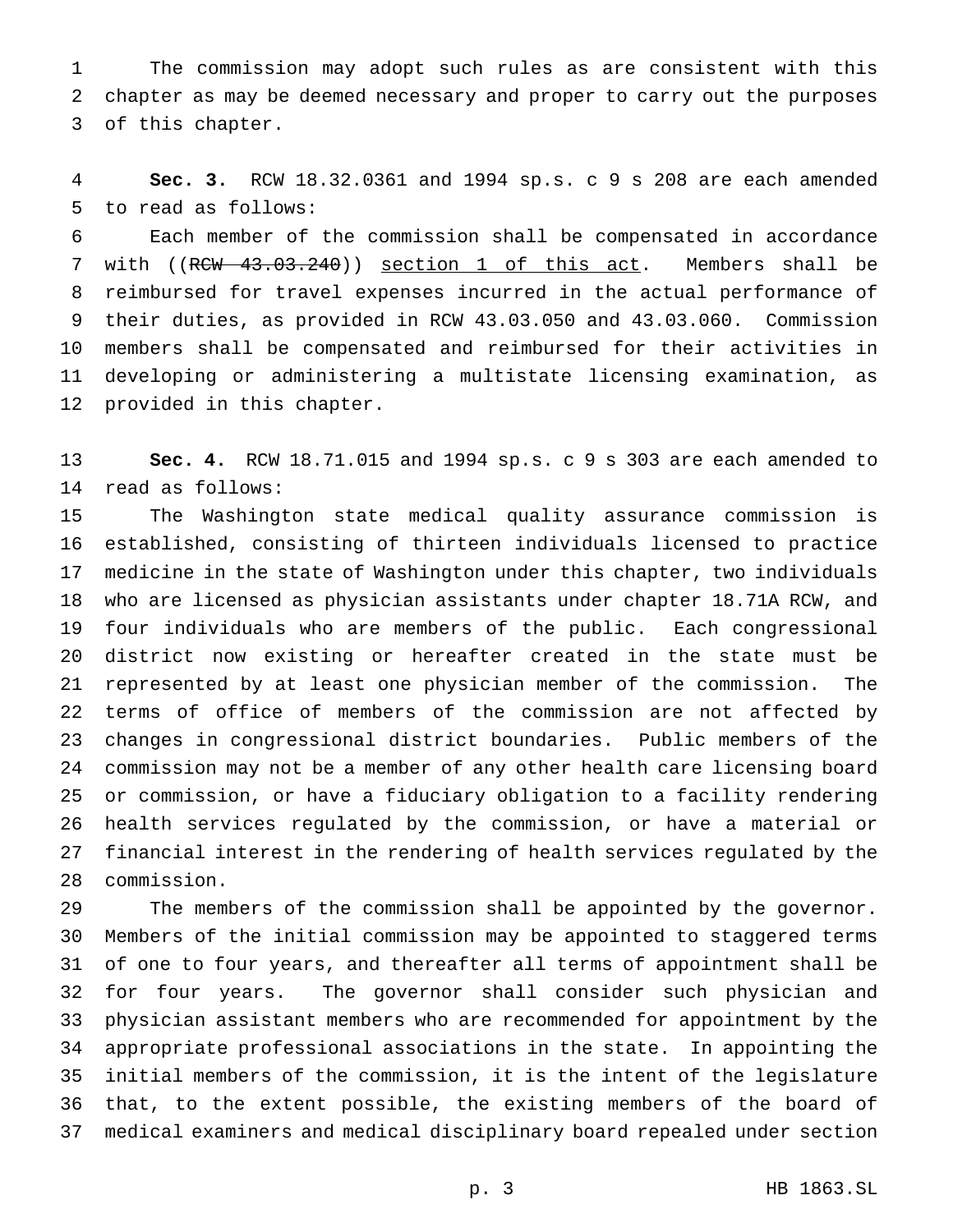336, chapter 9, Laws of 1994 sp. sess. be appointed to the commission. No member may serve more than two consecutive full terms. Each member shall hold office until a successor is appointed.

 Each member of the commission must be a citizen of the United States, must be an actual resident of this state, and, if a physician, must have been licensed to practice medicine in this state for at least five years.

 The commission shall meet as soon as practicable after appointment and elect officers each year. Meetings shall be held at least four times a year and at such place as the commission determines and at such other times and places as the commission deems necessary. A majority of the commission members appointed and serving constitutes a quorum for the transaction of commission business.

 The affirmative vote of a majority of a quorum of the commission is required to carry any motion or resolution, to adopt any rule, or to pass any measure. The commission may appoint panels consisting of at least three members. A quorum for the transaction of any business by a panel is a minimum of three members. A majority vote of a quorum of the panel is required to transact business delegated to it by the commission.

 Each member of the commission shall be compensated in accordance 22 with ((RCW 43.03.240)) section 1 of this act and in addition thereto shall be reimbursed for travel expenses incurred in carrying out the duties of the commission in accordance with RCW 43.03.050 and 43.03.060. Any such expenses shall be paid from funds appropriated to the department of health.

 Whenever the governor is satisfied that a member of a commission has been guilty of neglect of duty, misconduct, or malfeasance or misfeasance in office, the governor shall file with the secretary of state a statement of the causes for and the order of removal from office, and the secretary shall forthwith send a certified copy of the statement of causes and order of removal to the last known post office address of the member.

 Vacancies in the membership of the commission shall be filled for the unexpired term by appointment by the governor.

 The members of the commission are immune from suit in an action, civil or criminal, based on its disciplinary proceedings or other official acts performed in good faith as members of the commission.